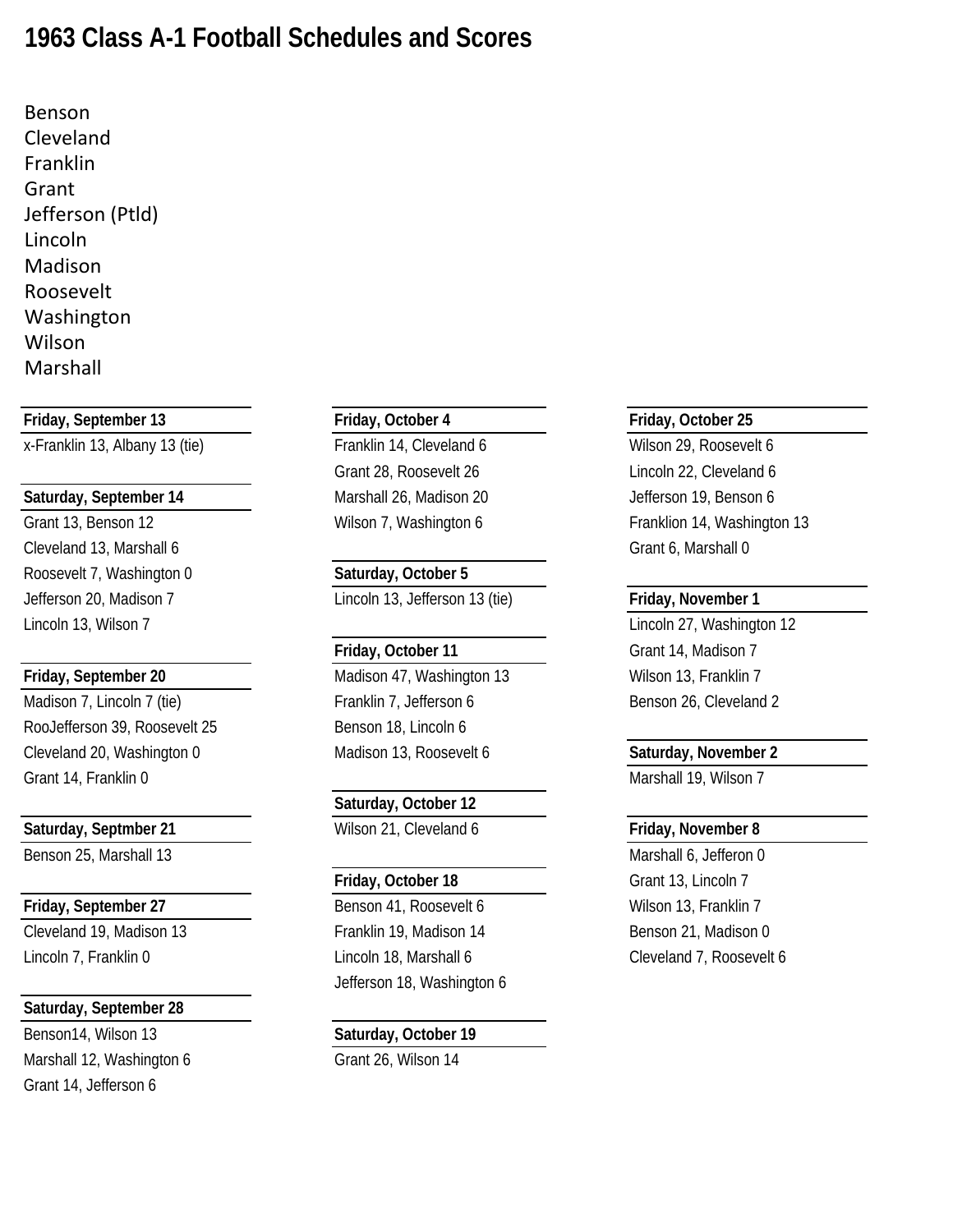Jesuit Molalla Parkrose Reynolds Sandy Scappoose Silverton Wy'east Estacada Canby

## **Friday, September 13 Friday, October 4 Friday, October 25**

## **Friday, September 20 Friday, October 11 Friday, November 1**

## **Friday, September 27 Friday, October 18 Friday, November 8**

Canby 18, Molalla 6 **Parkrose 36, Molalla 12** Jesuit 13, Wy'east 0 Jesuit 18, Reynolds 6 Jesuit 20, Canby 6 Parkrose 25, Reynolds 0 Parkrose 47, Silverton 6 **My'east 20, Sandy 6** Sandy 26, Molalla 0 Wy'east 13, Estacada 7 Estacada 34, Scappoose 0 Estacada 27, Canby 0 Sandy 24, Scappoose 0 Reynolds 25, Silverton 0 Silverton 20, Scappoose 7

Wy'east 18, Reynoolds 6 Canby 20, Scappoose 13 Sandy 13, Jesuit 12 Canby 20, Sandy 14 **Parkrose 26, Wy'east 0** Wy'east 14, Silverton 0 Molalla 32, Scappoose 0 Jesuit 31, Molalla 0 Estacada 12, Molalla 3 Estacada 33, Silverton 0 Sandy 6, Silverton 0 Canby 19, Reynolds 0 Parkrose 6, Jesuit 0 **Reynolds 13, Estacada 7** Parkrose 40, Scappoose 7

Wy'east 19, Scappoose 6 Wy'east 13, Canby 12 Estacada 19, Sandy 14 Reynolds 19, Molalla 0 Reynolds 27, Sandy 14 Wy'east 38, Molalla 0 Parkrose 39, Sandy 7 Silverton 45, Molalla 13 Silverton 7 Silverton 20, Canby 6 Jesuit 38, Scappoose 0 Parkrose 26, Canby 6

Esatcada 13, jesuit 12 Parkrose 19, Estcacada 0 Reynoldd 18, Scappose 12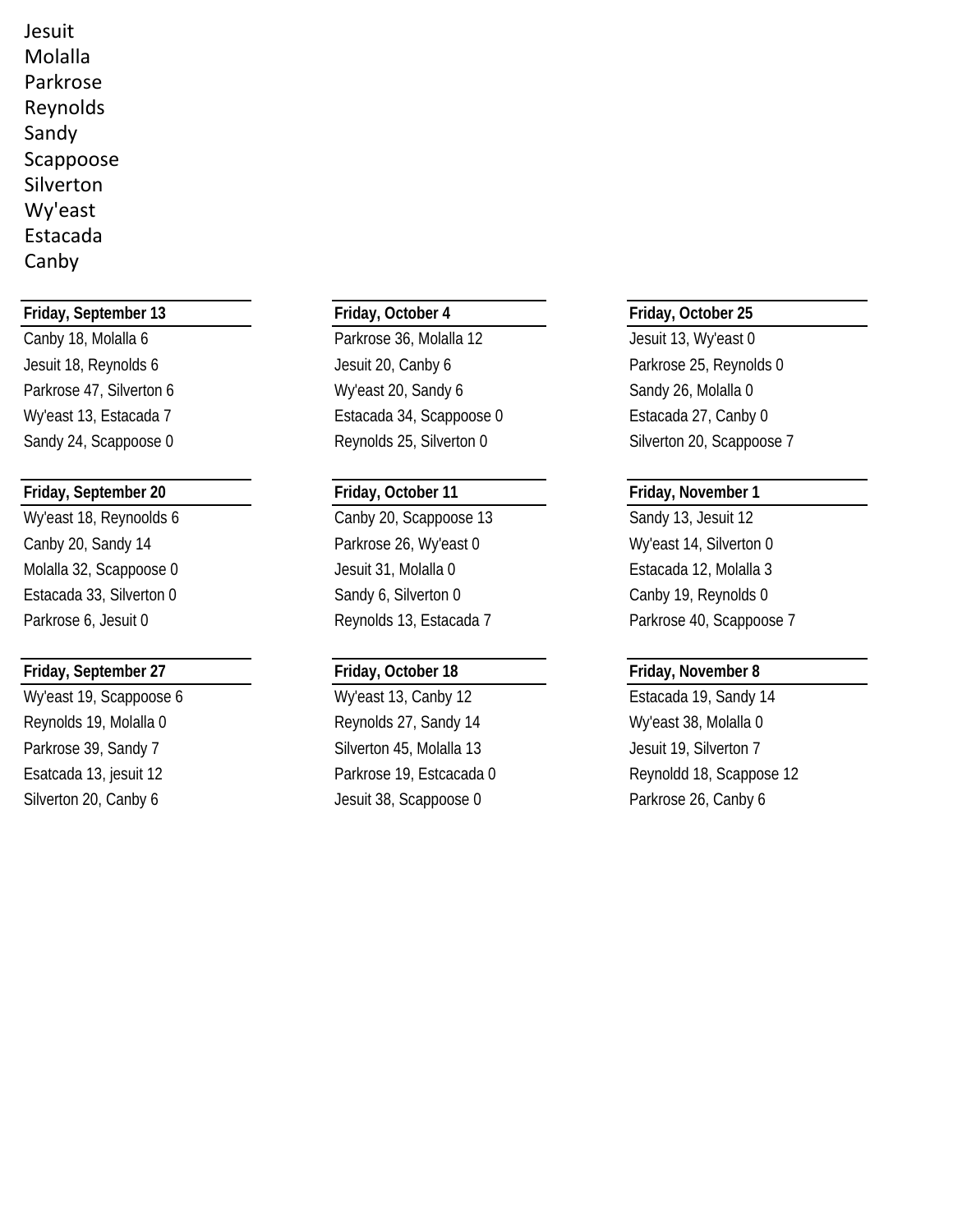Astoria Beaverton Centeniial Central Catholic Clackamas David Douglas Gresham Hillsboro Milwaukie Sunset

## **Friday, September 13 Friday, October 4 Friday, October 25**

Beaverton 33, Hillsboro 7 Beaverton 33, David Douglas 6 Beaverton 27, Sunset 26 Central Catholic 19, Centennial 0 Astoria 13, Gresham 7 Milwaukie 12, Clackamas 0 Sunset 7, David Douglas 6 Central Catholic 17, Milwaukie 0 Centennial 7, Gresham 7 (tie) Clackamas 21, Astoria 6 Hillsboro 13, Sunset 0 Hillsboro 14, David Douglas 7 Gresham 13, Milwaukie 0 Centennial 13, Clackamas 6 Central Catholic 14, Astoria 0

## **Friday, September 20 Friday, October 11 Friday, November 1**

Central Catholic 26, Beaverton 0 Beaverton 29, Gresham 12 Beaverton 14, Clackamas 6 Hillsboro 14, Astoria 0 Milwaukie 14, David Douglas 12 Centennial 12, Sunset 6 Centennial 14, David Douglas 2 Sunset 19, Astoria 13 Milwaukie 7, Hillsboro 6 Clackamas 13, Gresham 6 Central Catholic 20, Clackamas 7 Gresham 3, Central Catholic 0 Sunset 6, Milwaukie 0 David Douglas 20, Astoria 6

Beaverton 28, Astoria 6 Beaverton 27, Cenennial 0 David Douglas 13, Central Catholic 7 **Friday, October 18** Clackamas 13, Hillsboro 0 Gresham 0, Hillsboro 0 (tie) Beaverton 27, Milwaukie 18 Central Catholic 19, Sunset 7 Milwaukie 15, Centennial 12 Gresham 19, Sunset 7 Astoria 134, Milwaukie 0 Sunset 6, Clackamas 0 Clackamas 25, Clackamas 7 Gresham 6, David Douglas 0

**Saturday, October 12 Friday, September 27** Hillsboro 12, Centennial 7 **Friday, November 8**

Centennial 19, Astoria 13 Central Catholic 15, Hillsboro 0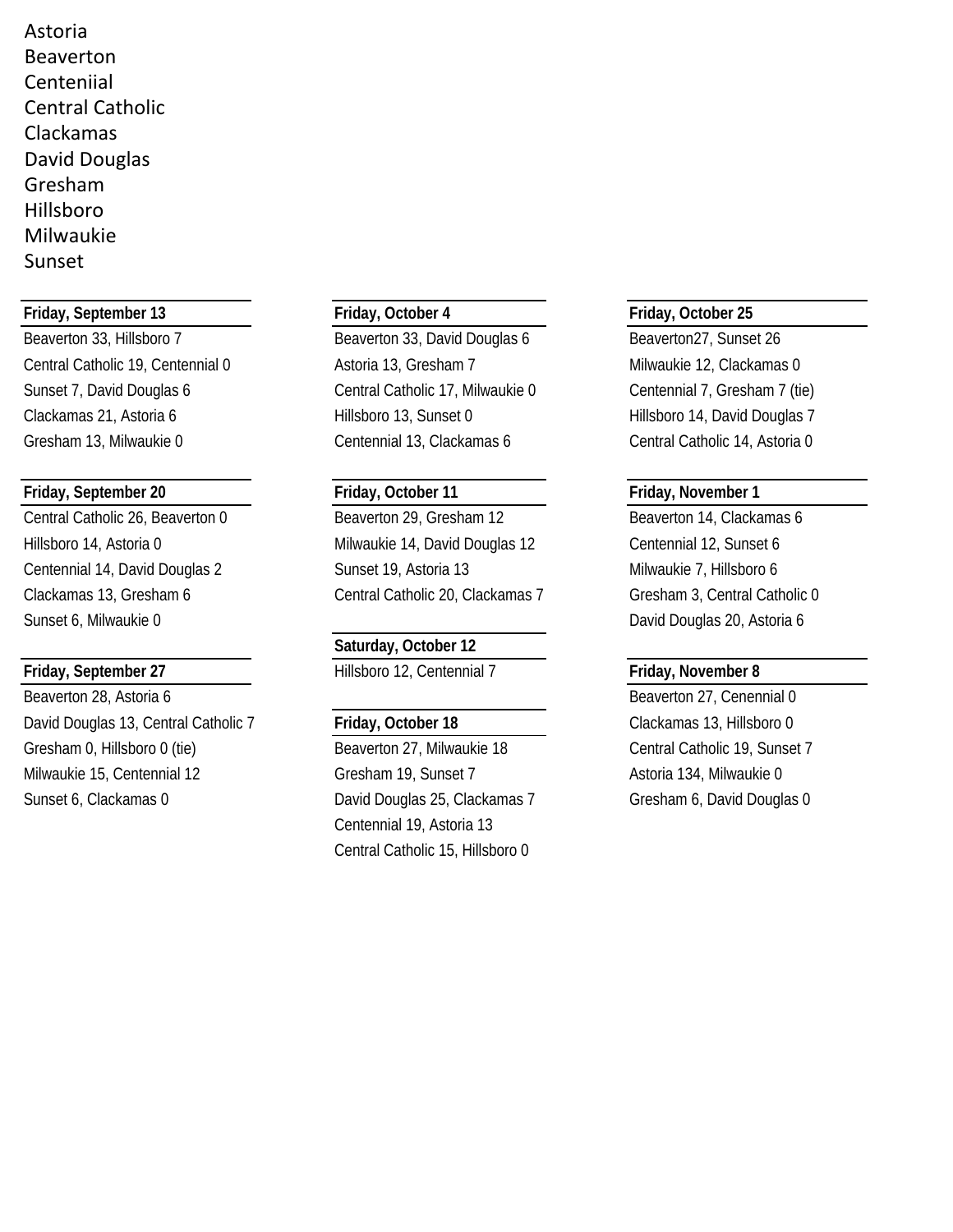**TVY** Dallas Forest Grove Lake Oswego **McMinnville** Newberg Oregon City St. Helens Tigard Tillamook West Linn

## **Friday, September 13 Friday, October 4 Friday, October 25**

## **Friday, September 20 Friday, October 11 Friday, November 1**

## **Friday, September 27 Friday, October 18 Friday, November 8**

West Linn 13, Forest Grove 7 Forest Grove 6, Tillamook 0 McMinnville 18, West Linn 14 McMinnville 26, Newberg 6 Tigard 31, Newberg 0 Tigard 13, Forest Grove 7 Tillamook 14, Dallas 0 Cake Oswego 20, Dallas 0 St. Helens 12, Dallas 0 Tigard 13, Oregon City 7 St. Helens 6, McMinnville 6 (tie) Oregon City 25, Tillamook 19 St. Helens 6, Lake Oswego 0 Cregon City 18, West Linn 6 Lake Oswego 26, Newberg 6

West Linn 26, Dallas 6 West Linn 18, Tillamook 6 West Linn 28, Tigard 14 St. Helens 19, Oregon City 6 Lake Oswego 25, Forest Grove 0 St. Helens 27, Forest Grove 0 Newberg 27, Forest Grove 7 The McMinnville 30, Dallas 14 Cregon City 14, Dallas 7 McMinnville 19, Tigard 14 Oregon City 45, Newberg 26 Tillamook 6, Newberg 6 (tie) Lake Oswego 21, Tillamook 13 Tigard 12, St. Helens 7 Lake Oswego 20, McMinnville 13

West Linn 28, Lake Oswego 13 West Linn 32, Newberg 14 West Linn 6, St. Helens 0 St. Helens 34, Newberg 0 McMinnville 20, Forest Grove 14 Oregon City 6, Forest Grove 0 Forest Grove 12, Dallas 6 Tigard 27, Dallas 14 Dallas 39, Newberg 20 Tigard 26, Tillamook 2 **Lake Oswego 21, Oregon City 20** Tigard 33, Lake Oswego 6

Oregon City 12, McMinnville 0 St. Hleens 33, Tillamook 7 McMinnville 1, Tillamook 0 (forfeit)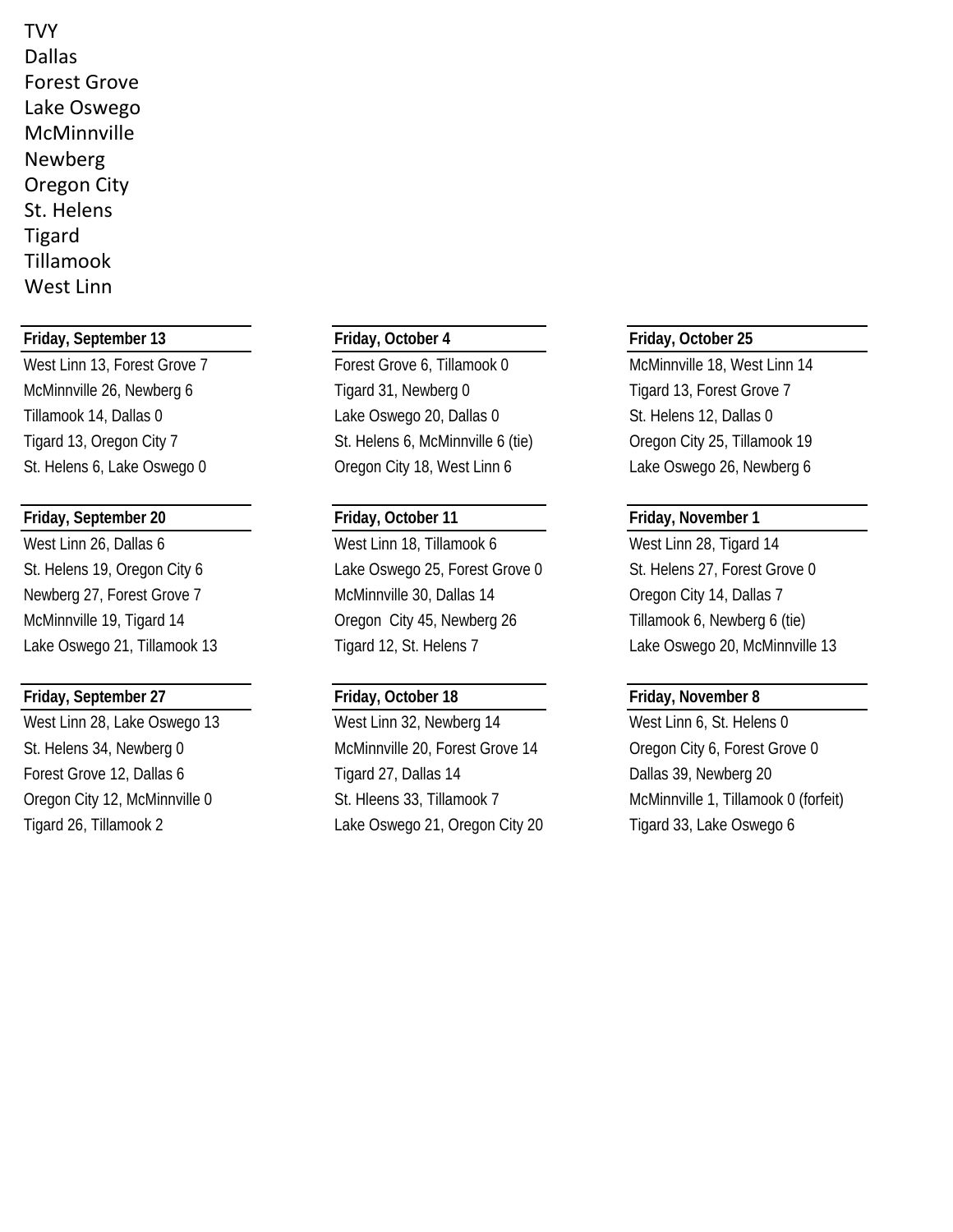Cottage Grove Marshfield North Bend North Eugene Roseburg Willamette South Eugene Springfield Thurston Sheldon

## **Friday, September 13 Friday, October 4 Friday, October 25**

## **Saturday, September 14 Saturday, October 5 Saturday, October 26**

North Bend 12, North Eugene 7 Roseburg 12, North Eugene 0 Cottage Grove 26, Sheldon 0

## **Friday, September 20 Friday, October 11 Friday, November 1**

Roseburg 25, Sptingfield 7 Roseburg 34, Thurston 6

Cottage Grove 13, Springfield 7 North Bend 36, Thurston 20

Sheldon 13, Springfield 13 (tie) Marshfield 37, Thurston 17 Marshfield 33, Springfield 13 South Eugene 7, Thurston 0 South Eugene 20, Springfield 6 North Eugene 20, Thurston 0 Cottage Grove 33, Marshfield 13 Cottage Grove 27, North Bend 14 North Bend 26, Willamette 18 Roseburg 13, Willamette 6 Sheldon 13, Willamette 7 Roseburg 21, South Eugene 0

Marshfield 20, Sheldon 7 North Eugene 26, Springfield 6 Sheldon 12, Thurston 0 North Bend 7, South Eugene 0 North Bend 19, Sheldon 19 (tie) South Eugene 13, Willamette 12 Cottage Grove 36, Thurston 7 **Marshfield 34, Willamette 13** North Bend 28, Springfield 13 North Eugene 8, Willamette 6 Cottage Grove 21, South Eugene 13 Cottage Grove 20, North Eugene 14

Sheldon 19, South Eugene 0 North Eugene 21, Sheldon 7 **Friday, November 8** Marshfield 20, North Eugene 0 Roseburg 20, Cottage Grove 13 Thurston 9, Springfield 0

Willamette 12, Thurston 7 Marshfield 33, South Eugene 7 Roseburg 33, Sheldon 13

## **Saturday, November 2**

**Friday, September 27 Friday, October 18** Roseburg 31, Marshfield 27

Roseburg 27, North Bend 0 Willamette 21, Springfield 13 South Eugene 7, North Eugene 0 North Bend 13, Marshfield 7 **Saturday, September 28 Saturday, September 19 Cottage Grove 34, Willamette 6**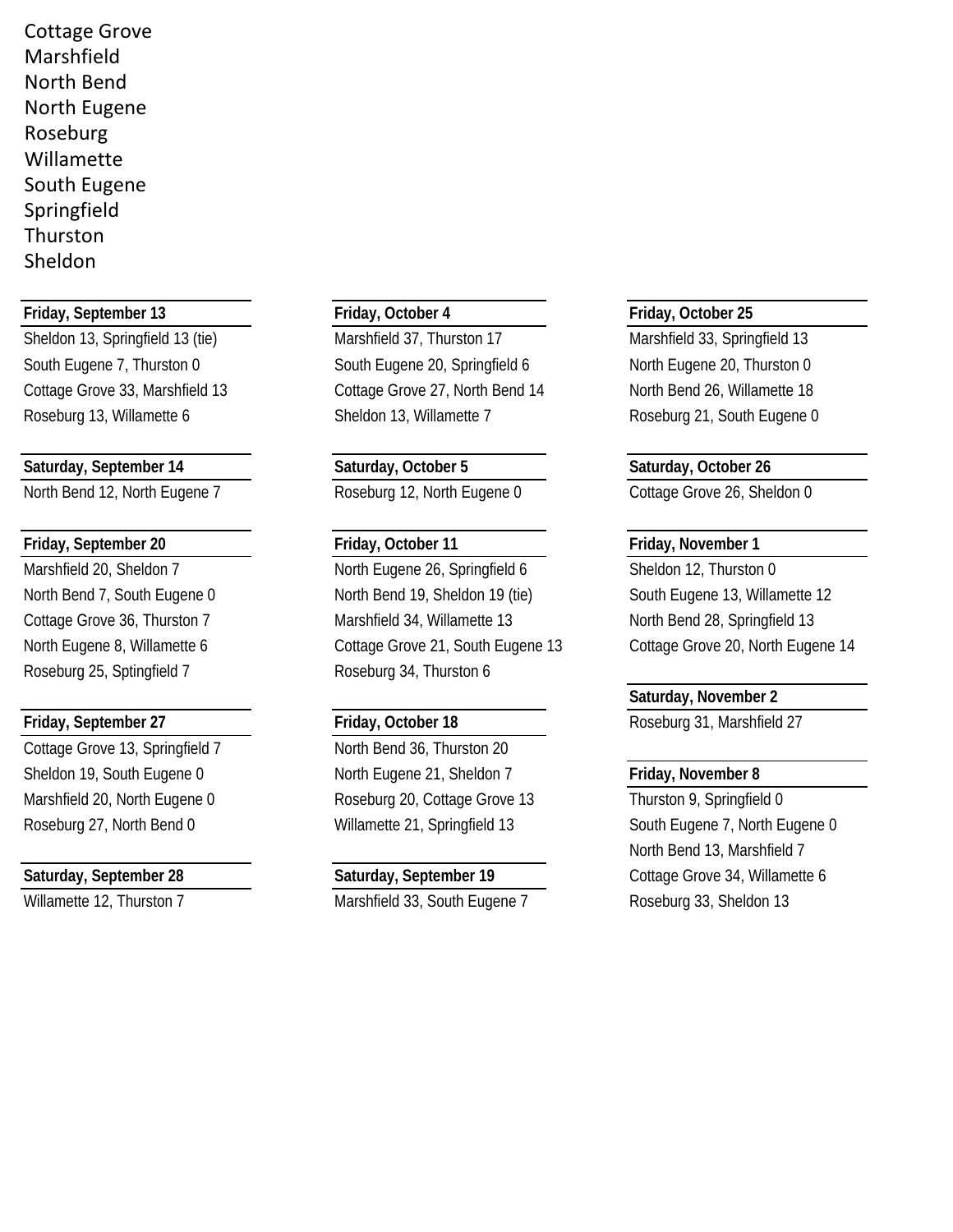## Ashland Crater Grants Pass Klamath Union Medford

## **Friday, September 13 Friday, October 4 Friday, October 25**

x-Crater 7, Lebanon 0 x-Medford 19, South Salem 7 Grants Pass 12, Crater 0 x-Medford 21, Corvallis 0 x-North Salem 19, Klamath Falls 2 Klamath Falls 13, Ashland 0 x-Grants Pass 12, Klamath Falls 0 x-Grants Pass 35, Albany 0 x-Redding (CA) 39, Ashland 0 **Friday, November 1**

x-Crater 26, Sweet Home 2 Grants Pass 19, Klamath Falls 0 x-Lebanon 13, Ashland 7 x-Ashland 15, Yreka (CA) 6 **Saturday, November 2** x-Boise (ID) 25, Medford 0 x-Grants Pass 32, Vancouver B.C 13 x-South Salem 553, Klamath falls 0 **Friday, October 18** x-Grants Pass 19, North Salem 19 (tie) x-Yreka (CA) 13, Crater 0 **Friday, November 8**

x-Crater 48, Coquille 13 x-Ash;land 21, Sweet Home 7 x-Medford 32, North Salem 13 x-Corvallis 33, Kalamath falls 12 x-Grants Pass 19, South Salem 7

**Friday, September 20** Medford 6, Crater 0 Crater 27, Klamath Falls 0

Grants Pass 34, Ashland 12 Crater 18, Ashland 0 **Friday, September 27** Medford 34, Kalamth Falls 0 Medford 13, Grants Pass 9

Friday, October 11 Medford 14, Ashland 7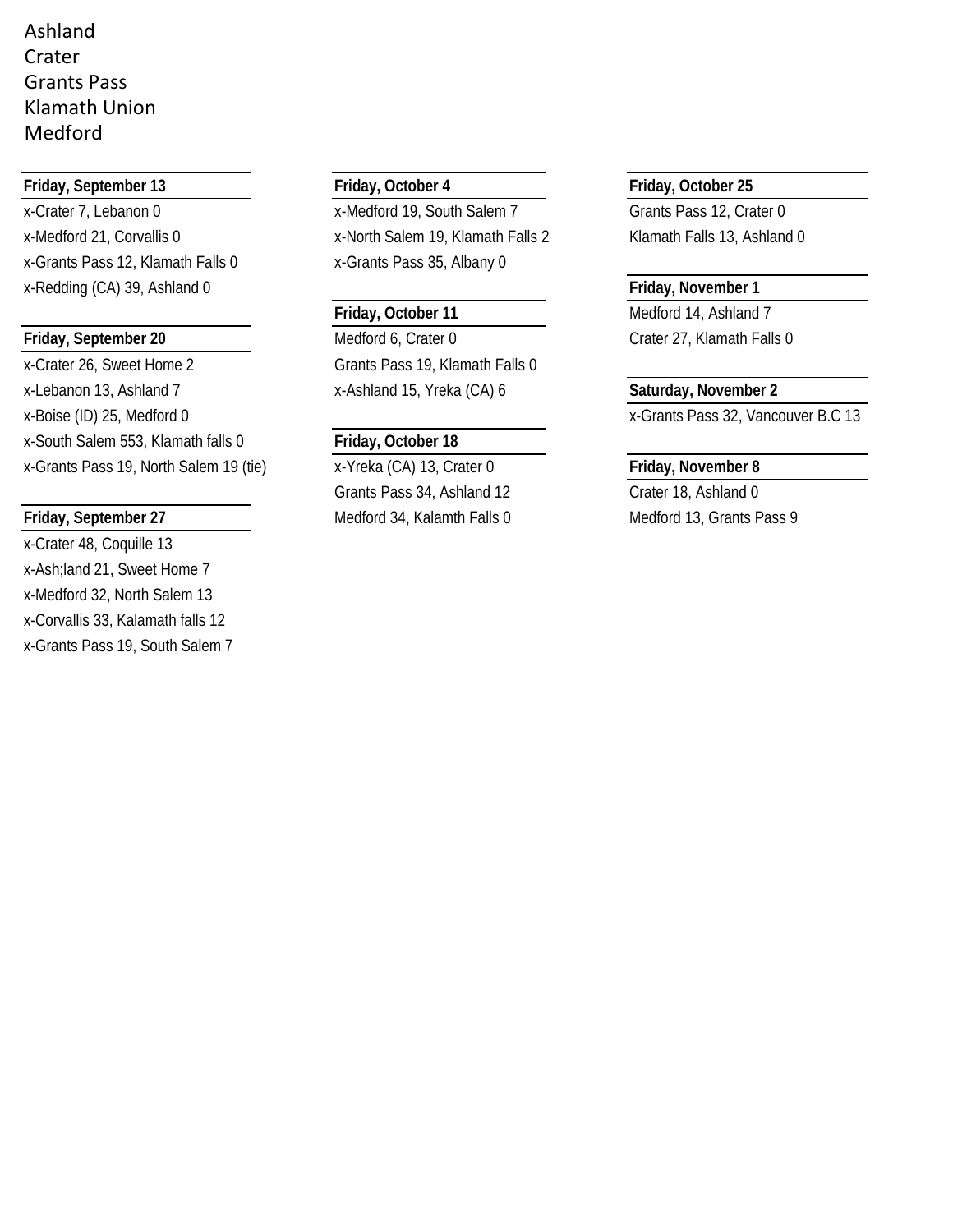Baker Bend Prinville Hermiston La Grande Pendleton The Dallas Madras Redmond Mac-Hi

## **Friday, September 13 Friday, October 4 Friday, October 25**

Madras 7, La Grande 0 **Pendleton 33, Redmond 7** Hemriston 20, La Grande 0 Hermiston 19, Crook County 6 Mac-Hi 13, Madras 6 Pendleton 51, Crook County 0 Mac-Hi 21, Redmond 13 Baker 33, Crook County 6 Redmond 25, Madras 7

## **Saturday, September 14 Saturday, October 5**

Hermiston 6, Redmond 0 Pendleton 45, Mac-Hi 0 La Grande 21, Mac-Hi 0 Bend 19, Mac-Hi 18 Baker 20, Hermiston 0 Baker 6, Madras 0 La Grande 19, Redmond 7 **Saturday, November 2** Pendleton 31, The Dalles 14 Bend 32, Madras 13 Bend 8, Crook County 6

## **Friday, September 27 Friday, October 18 Friday, November 8**

Bend 25, la Grande 6 **Redmond 13, Crook Coutny 0** Crook County 18, Madras 6 The Dalles 13, Hermiston 7

Baker 16, The Dalles 6 The Dalles 47, La Grande 0 Baker 41, Mac-Hi 13

Bend 38, Pendleton 7 **Hermiston 27, Bend 7 Friday, November 1** 

Crook County 6, La Grande 6 (tie) The Dalles 28, Crook County 6 The Dalles 28, Redmond 7

Redmond 7, Baker 6 **Pendleton 39, La Grande 12** La Grande 12, Baker 6 Pendleton 40, Madras o **Hermiston 40, Mac-Hi 6** Pendleton 7, Hermiston 0 Crook County 40, Mac-Hi 12 The Dalles 31, Madras 7 The Dalles 32, Mac-Hi 6

The Dalles 32, Bend 0

Pendleton 48, Baker 14 **Friday, September 20 Friday, October 11 Hermiston 40, Madras 14** 

## **Saturday, October 19 Saturday, November 9**

Bend 7, Baker 0 Redmond 13, Bend 6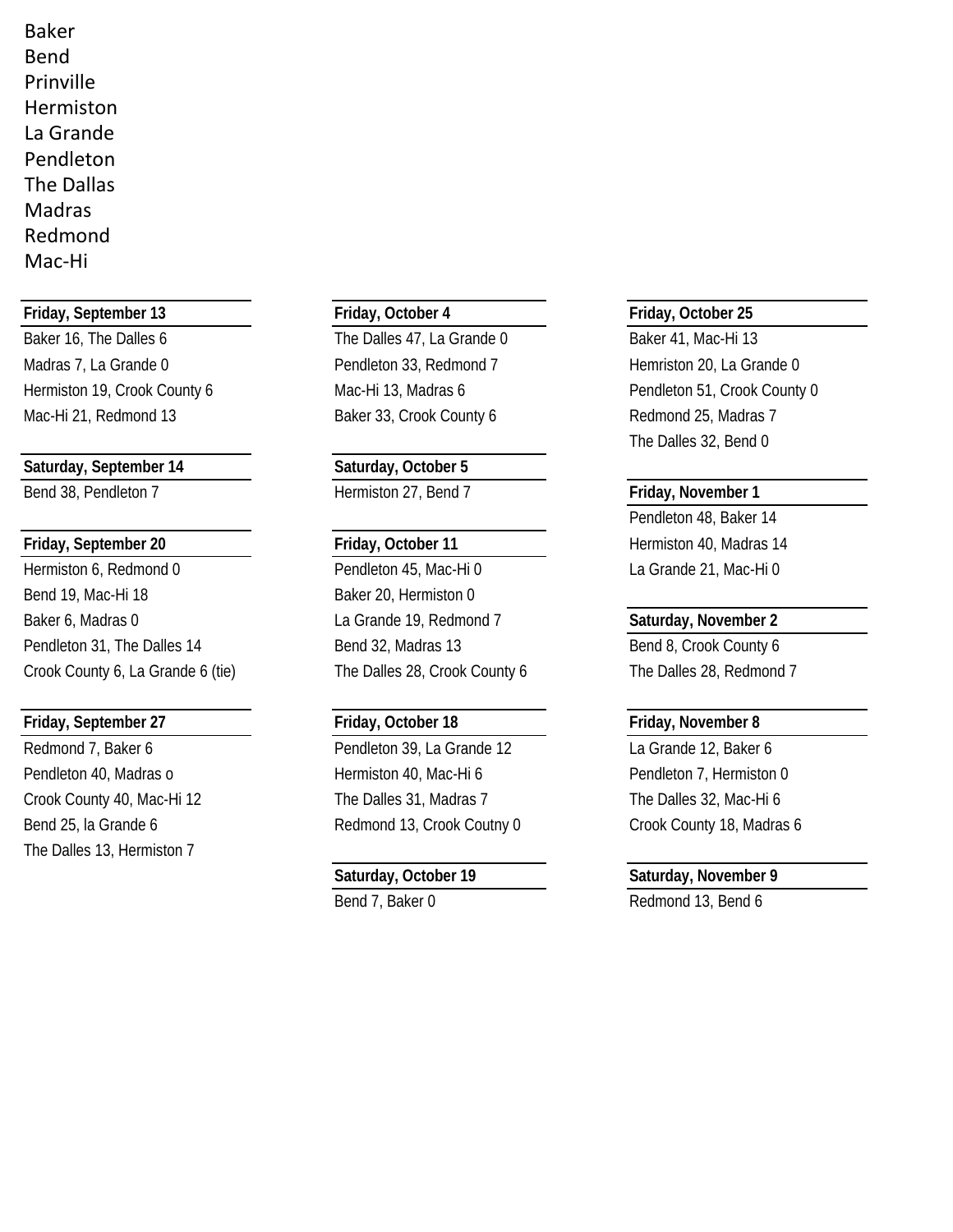Corvallis Lebanon North Salem South Salem Sweet Home Albany

## **Friday, September 13 Friday, October 4 Friday, October 25**

x-North Salem 26, South Salem 6 x-Grants Pass 35, Albany 0

## **Friday, September 20 Friday, October 11 Friday, November 1**

x-Crater 26, Sweet Home 2 Lebanon 19, Albany 0 Albany 26, Swet Home 7 Albany 13, Corvallis 13 (tie) North Salem 27, Corvallis 6 South Salem 13, Corvallis 13 (tie) x-North Salem 19, Grants Pass 19 (tie) North Salem 33, Lebanon 0 x-South Salem 53, Klamath Falls 0 **Saturday, October 12** x-Lebanon 13, Ashlnd 7 South Salem 63, Sweet Home 6 **Friday, November 8**

Lebanon 31, Albany 7 South Salem 35, Albany 6 x-Medford 32, North Salem 13 Corvallis 33, Lebanon 6 x-Grants Pass 19, South Salem 7 Corvallis 33, Klamath Falls 12

X-Central 30, Sweet Home 7 x-Medford 19, South Salem 7 Corvallis 59, Swet Home 0 x-Albany 13, Franklin 13 (tie) x-North Salem 19, Klamath Falls 2 South Salem 46, Lebanon 0 x-Crater 7, Lebanon 0 Lebanon 45, Sweet Home 0 **Saturday, October 26** x-Medford 21, Corvallis 0 x-Corvallis 26, Hudson Bay (WA) 12 North Salem 54, Albany 7

Lebanon 12, Sweet Home 7 **Friday, September 27 Friday, October 18** Albany 13, Corvallis 12 x-Ashland 21, Sweet Home 7 North Salem 54, Sweet Home 6 North Salem 13, South Salem 7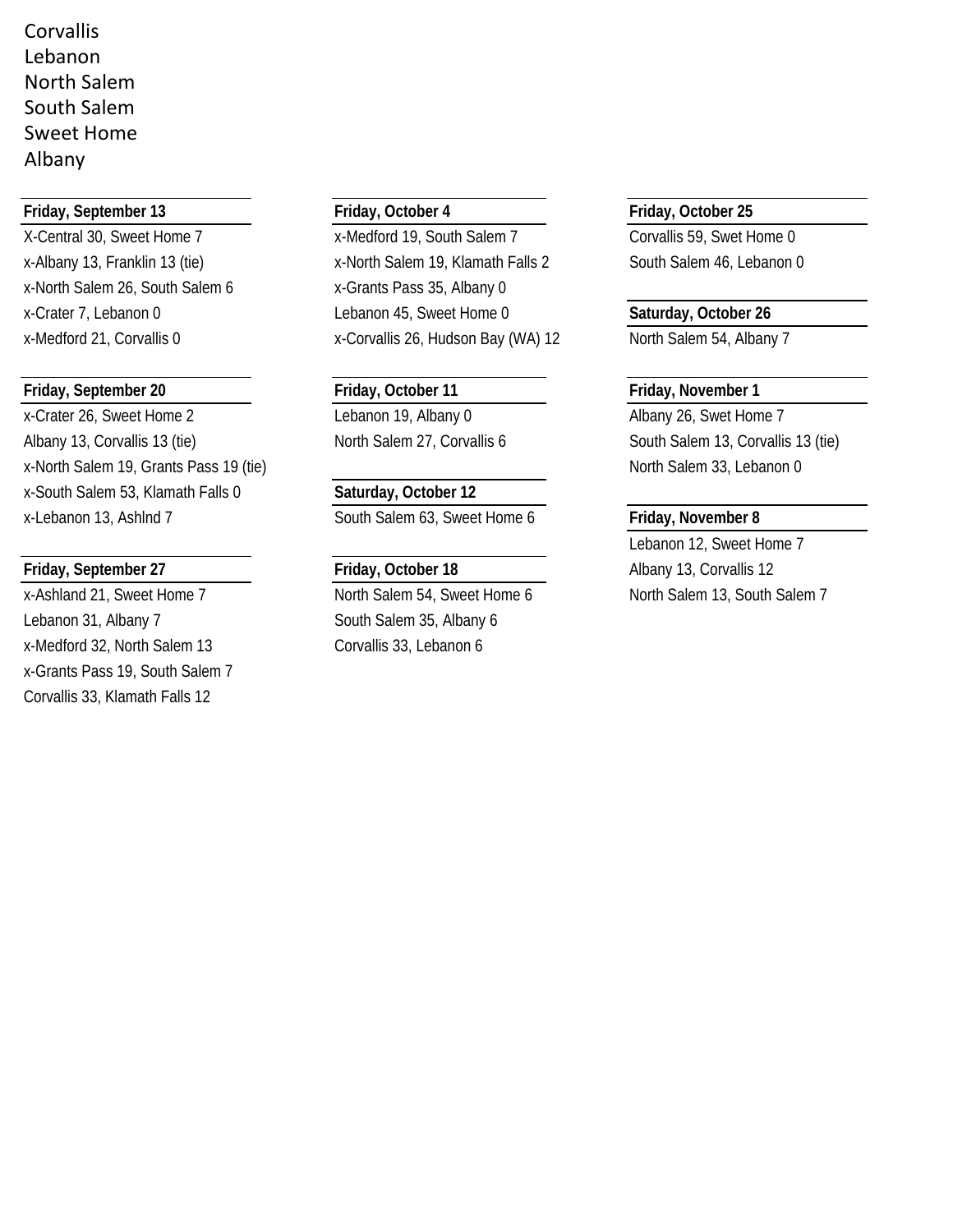# **1963 Class A-2 Football Schedules and Scores**

Banks Clatskanie Concordia Estacada Hood River Neah-Kah-Nie Seaside Vernonia Warrenton

## **Friday, September 13 Friday, October 4 Friday, October 25**

Seaside 21, Concordia 7 Seaside 43, Neah-Kah-Nie 7 Rainier 44, Neah-Kah-Nie 0 North Catholic 33, Neah-Kah-Nie 0 North Catholic 55, Vernonia 6 Warrenton 21, Vernonia 13 Clatskanie 20, Vernonia 12 **Rainier 26, Clatskanie 7** Seaside 37, Banks 0 Rainier 20, Warrenton 0 **Hood River 32, Warrenton 12** North Catholic 13, Hood River 7 Hood River 33, Banks 7

Hood River 21, Vernonia 0 Rainier 24, Banks 0 **Friday, October 11 Friday, November 1**

North Catholic 38, Warrenton 6 Warrenton 25, Clatskanie 13 Concotrdia 14, Neah-Kah-Nie 0 **Saturday, October 12**

Hood River 0, Rainier 0 (tie) Neah-Kah-Nie 26, Seaside 7 **Friday, October 18 Friday, November 8**

Concordia 27, Vernonia 6

Seaside 40, Clatskanie 0 Hood River 27, Neah-Kah-Nie 0 Neah-Kah-Nie 12, Banks 7 Vernonia 26, Banks 6 Seaside 40, Vernonia 7 **Saturday, September 21** Seaside 39, Rainier 6 North Catholic 13, Rainier 0

Concordia 49, Warrenton 28 **Saturday, November 2 Friday, September 27** North Catholic 39, Clatskanie 0 Concordia 40, Hood River 20

Clatskanie 34, Banks 0 Concordia 18, Rainier 6 Clatskanie 13, Neah-Kah-Nie 7 Vernonia 12, Neah-Kah-Nie 12 (tie) Rainier 41, Vernonia 6 **Saturday, September 28** Hood River 24, Clatskanie 6 Warrenton 26, Banks 6 North Catholic 20, Seaside 7 Seaside 34, Warrenton 7 Seaside 26, Hood River 6

**Saturday, Ocotber 5 Saturday, October 26 Friday, September 20** Concordia 21, Banks 6 Concordia 39, Clatskanie 12

**Saturday, October 19 Saturday, November 9** North Catholic 51, Banks 0 North Catholic 32, Concordia 7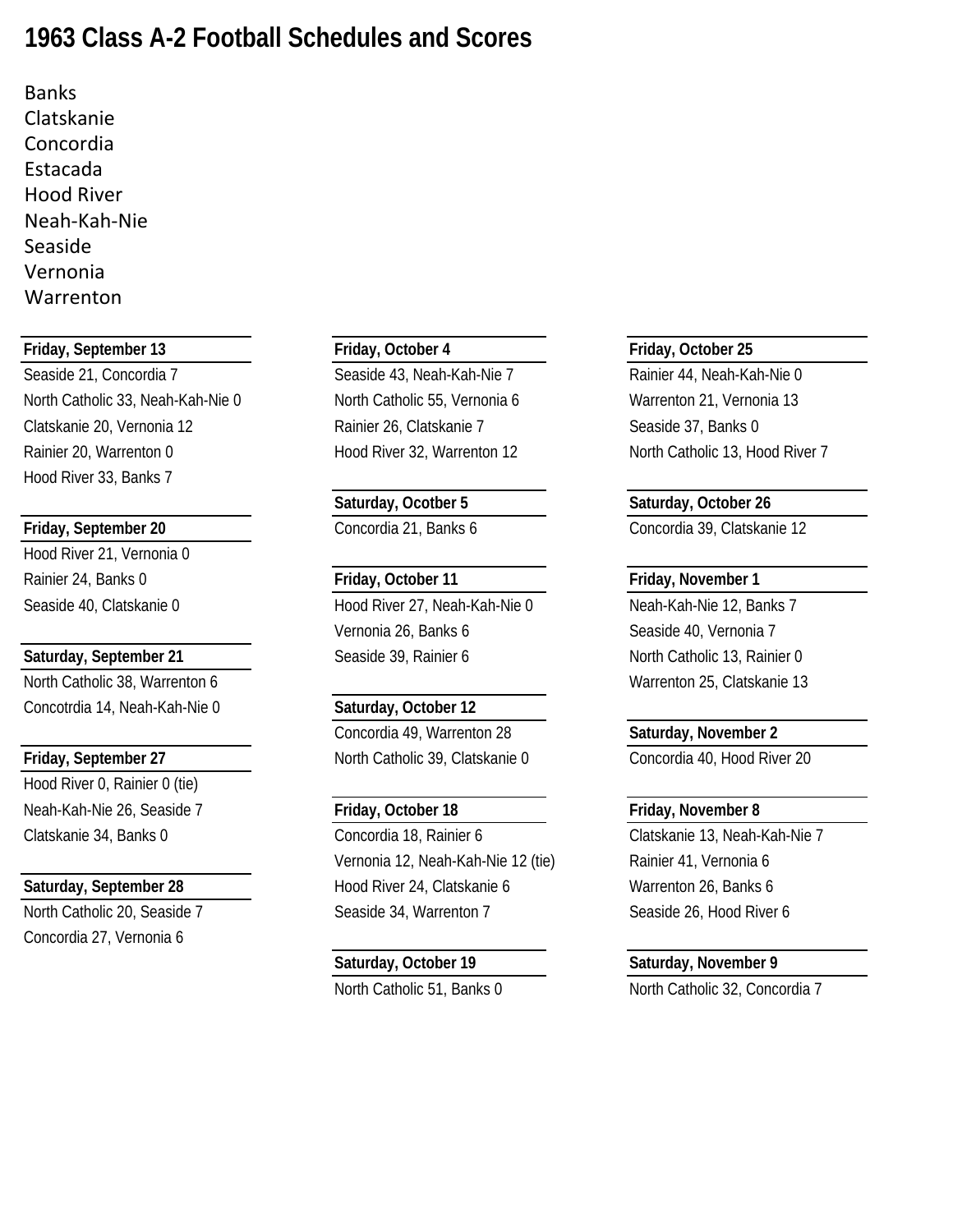Amity Dayton **Nestucca** Philomath Salem Academy Sheridan Sherman County Sherwood Willaminia Yamhill

## **Friday, September 13 Friday, October 4 Friday, October 25**

Philomath 44, Sherwood 7 Yamhill-Carlton 13, Nestucca 7 Amity 47, Salem Academy 12 Sheridan 13, Dayton 0 Willamina 20, Dayton 12 Willamina 14, Sheridan 12 Yamhill-Carlton 13, Amity 6 **Philomath 24, Salem Academy 20** Nestucca 50, Sherwood 0 Nestucca 26, Salem Academy 14 Amity 21, Sherwood 0 Yamhill-Carlton 26, Philomath 6 x-Willamina 13, Taft 0 xareholder and the set of the set of the set of the set of the set of the set of the set of the set of the set of the set of the set of the set of the set of the set of the set of the set of the set

Willamina 19, Amity 6 Nestucca 13, Dayton 0

Shridan 20, Salem Academy 7 Nillamina 6, Yamhill-Carlton 0 x-MacLaren 31, Amity 6 x-Mexican proport 12, Nestucca 0

## **Friday, October 11**

**Friday, September 20** Willamina 19, Nestucca 14 **Friday, November 1** Philmath 12, Dayton 6 Yamhill-Carlton 40, Salem Academy 0 Amity 14, Sheridan 12 Yamhill-Carlton 38, Sherwood 6 \Amity 20, Dayton 7 \Research 38, Sherwood 0 Sheridan 25, Nestucca 6 **Philomath 13, Sheridan 0** Willamina 35, Philomath 0

Willamina 21, Salem Academy 7 **Friday, September 27** Nestucca 27, Amity 14 **Friday, November 8** Yamhill-Carlton 26, Dayton 19 Yamhill-Calrton 32, Sheridan 14 Sheridan 13, Sherwood 7 Nestucca 18, Philomath 6 Sayton 33, Sherwood 0 Amity 33, Philomath 6 Willamina 6, Sherwood 0 x-Stevenson (WA) 48, Philomath 6 Dayton 32, Salem Academy 0

x-Salem Acaemy 13, Scio 0 **Friday, October 18** x-Newport 27, Yamhill-Carlton 0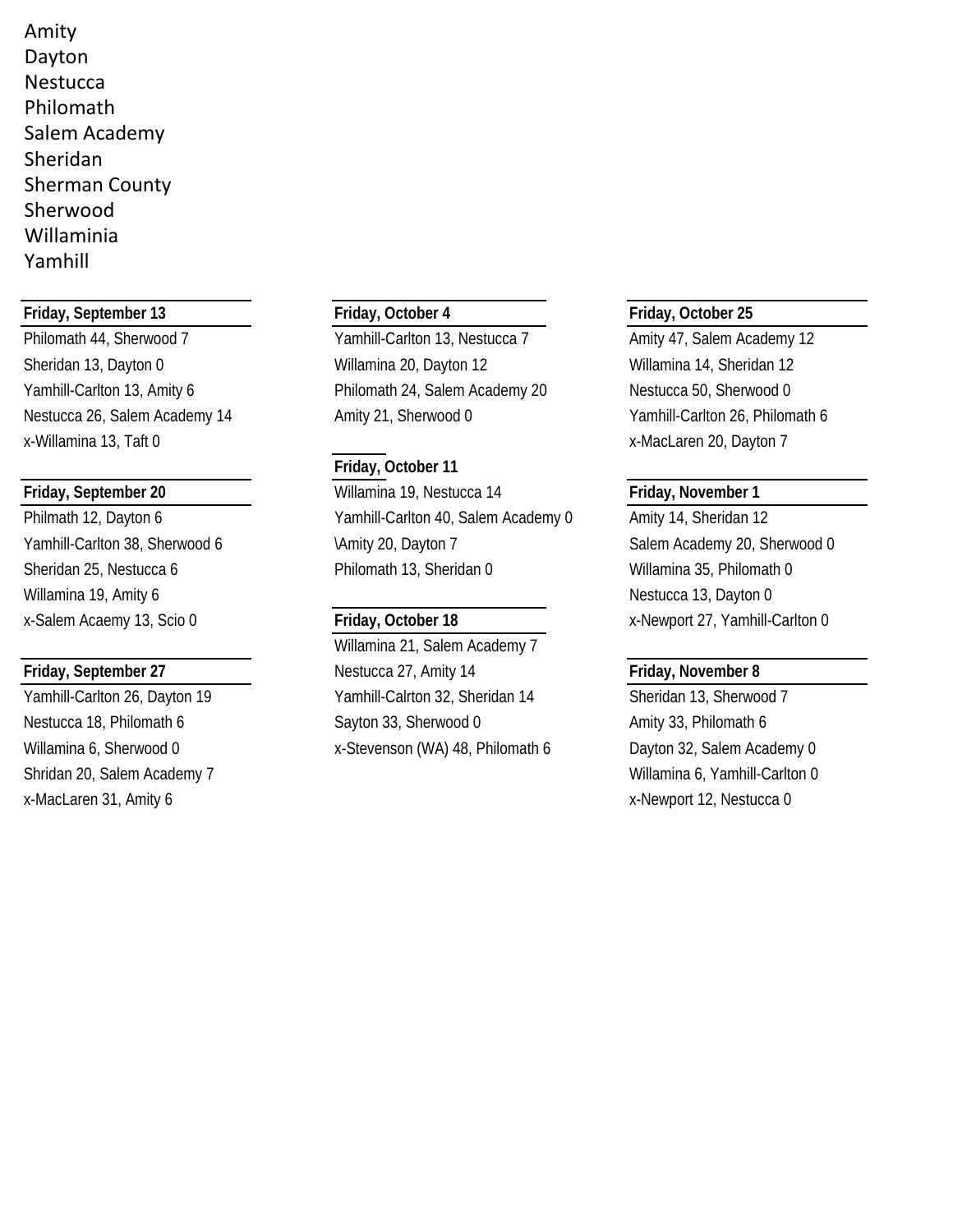Mapleton Newport Reedsport Siuslaw Taft Tillamook Catholic Toledo Waldport

## **Friday, September 13 Friday, October 4 Friday, October 25**

## Saturday, September 14 **Friday**, October 11

Newport 20, Reedsport 7 Taft 6, Mapleton 6 (tie)

## **Friday, September 27 Friday, October 18 Friday, October 18 no games scheduled**

Siuslaw 60, Waldport 0 Reedsport 34, Toledo 7 Newport 20, Mapleton 0 Siuslaw 26, Mapleton 6 **Saturday, November 9** Taft 13, Toledo 12 **Newport 22, Taft 12** Siuslaw 41, Brookings 14

Siuslaw 27, Mapleton 0 Reedsport 45, Mapleton 32 Reedsport 27, Taft 0 x-Willamina 13, Taft 0 Siuslaw 0, Newport 0 (tie) Mapleton 25, Toledo 14 x-Mt. Angel 12, Waldport 0 Waldport 20, Toledo 6 Newport 25, Waldport 0

Newport 44, Toledo 13 Siuslaw 20, Reedsport 13 **Friday, November 1** Taft 26, Waldport 6 Reedsport 54, Waldport 7 **Friday, September 20** Newport 25, Toledo 7 Siuslaw 28, Toledo 6

Mapleton 13, Waldport 0 x-Mapleton 20, Yoncalla 6

x-Siuslaw 39, Powers 7

Siuslaw 25, Taft 7 **Saturday, October 12** X-Newport 27, Yamhill-Carlton 0

## **Friday, November 8**

x-Reedsport 32, Sutherlin 0 *(District playoff for state berth)*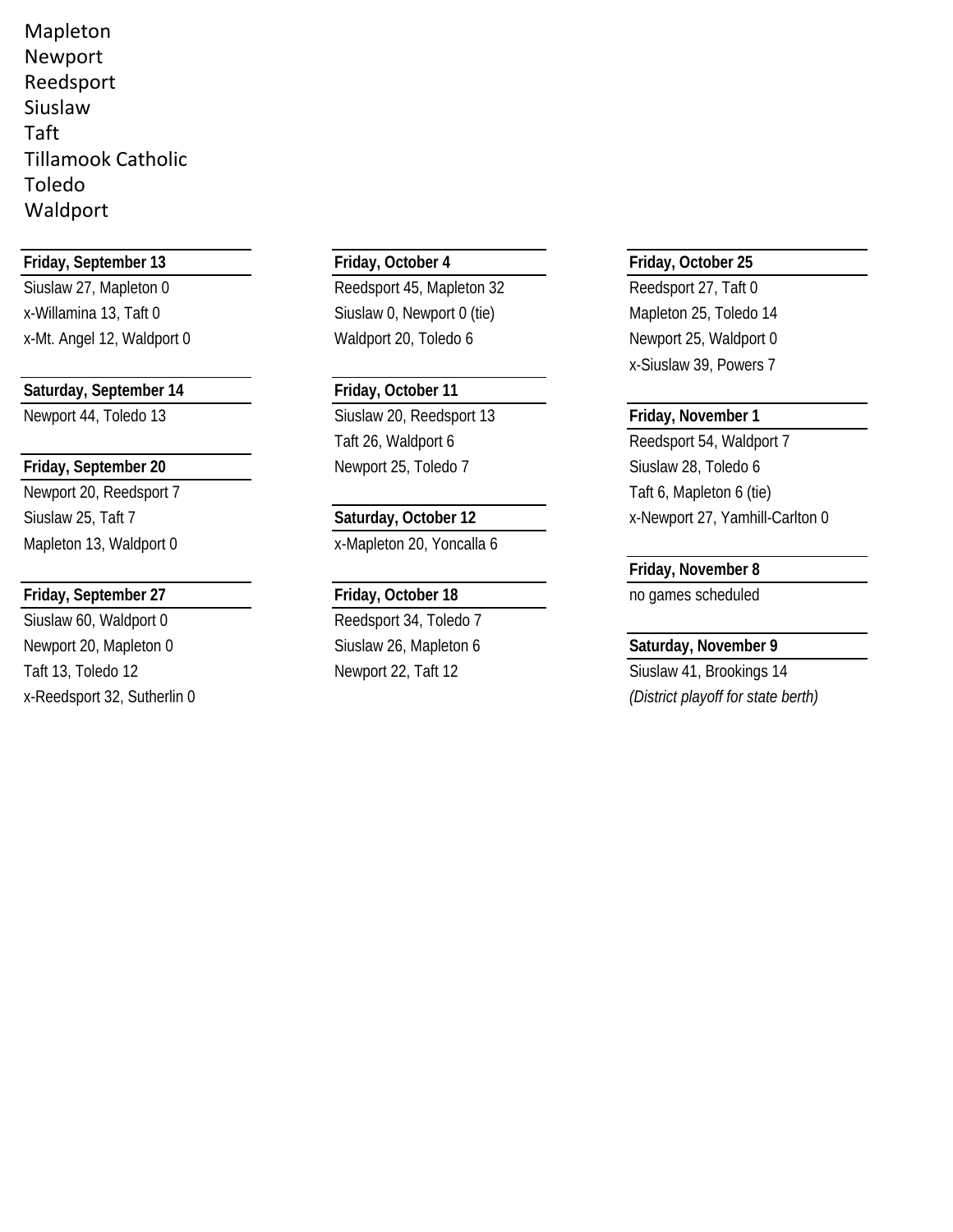Bandon Brookings Coquille Gold Beach Myrtle Point Pacific

## **Friday, September 13 Friday, September 27 Friday, October 25**

x-Riddle 21, Pacific 7 x-Brookings 27, Glide 0 Brookings 34, Coquille 0 x-Myrtle Point 14, Myrtle Creek 6 x-Pacific 33, Glendale 19 Myrtle Point 20, Pacific 12 x-Bandon 26, Sutherlin 6 x-Myrtle Point 20, Douglas 18 Gold Beach 7, Bandon 0 x-Gold Beach 21, Illionis Valley 6 x-Crater 48, Coquille 13

x-Brookings 39, Eagle Point 0 Coquille 41, Pacific 20

x-Brookings 45, Riddle 13 Bandon 26, Myrtle Point 6 **Friday, November 8** x-Pacific 7, Sutherlin 0 Gold Beach 34, Coquille 12 no games scheduled x-Phoenix 28, Coquille 0 x-Douglas 14, Gold Beach 7 **Friday, October 11 Saturday, November 9**

x-Bandon 48, Myrtle Creek 6 **Friday, November 1** Saturday, September 14 **X**-Gold Beach 33, Riddle 20 Brookings 26, Bandon 0

**Friday, September 20** Brookings 34, Pacific 18

Brookings 45, Myrtle Point 6 x-Glide 26, Gold Beach 7 **Saturday, Septmber 21** Gold Beach 20, Pacific 0 x-Douglas 20, Bandon 12 x-Myrtle Point 15, Glide 6 Bandon 19, Coquille 14 Siuslaw 41, Brookings 14

## **Friday, October 18**

Brookings 34, Gold Beach 19 Bandon 26, Pacific 0 Coquille 14, Myrtle Point 13

**Friday, October 4** Myrtle Pioint 7, Gold Beach 0

*(District playoff for state berth)*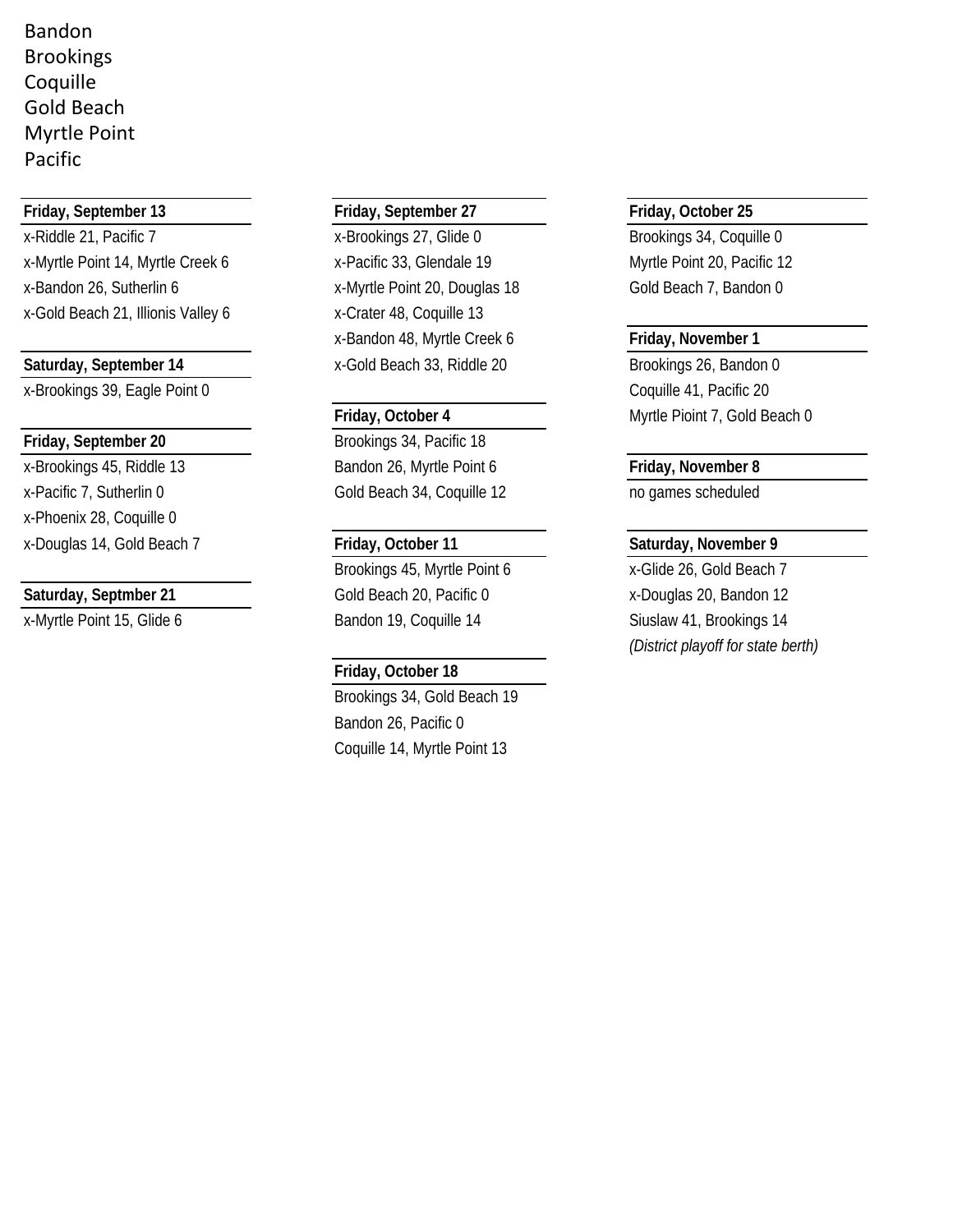Central Linn Creswell Drain Elmira Junction City Pleasant Hill St. Francis Mckenzie Oakridge Harrisburg

**Friday, September 13 Friday, October 4 Friday, October 25**

Creswell 0, Pleasant Hill 0 (tie) McKenzie 42, Creswell 21 McKenzie 7, Oakridge 6 **Saturday, October 26** Saturday, October 26

Saturday, September 14 Cakridge 26, Plesant Hill 12

**Friday, September 20 Friday, October 11 Elmira 52, Harrisburg 0** Central Linn 26, Oakridge 13 Central Linn 34, Harrisburg 0 Junction City 20, McKenzie 0 Drain 48, Oakridge 13 **Friday, November 1** Drain 55, Harrisburg 7 Elmira 26, McKenzie 12

St. Francis 22, Pleasant Hill 12 Junction City 40, Creswell 7 St. Francis 20, Creswell 0

**Thursday, September 26 Friday, October 18 Harrisburg 7, Oakridge 0** 

Junction City 13, Oakridge 0 Drain 31, Creswell 0 Pleasant Hill 19, Central Linn 13 **Saturday, November 9**

Junction City 37, Harrisburg 6 Junction City 12, Drain 8 Cakridge 13, Creswell 0

St. Francis 20, Central Linn 0 Elmira 14, Central Linn 0 **Saturday, October 26**

**Saturday, Septmber 21 lmira 70, Pleasant Hill 6** Drain 31, Central Linn 0 Elmira 28, Creswell 0 St. Francis 13, McKenzie 12

Creswell 32, Harrisburg 16 St. Francis 6, JunctionCity 6 (tie) Central Linn 39, Mckenzie 12 **Friday, November 8** Friday, September 27 **Pleasant Hill 39, Harrisburg 0** Creswell 0, Central Lin 0 (tie)

Drain 6, Elmira 0 St. Francis 54, Harrisburg 0 Junction City 20, Central Linn 0

**Saturday, October 5** Drain 14, St. Francis 6

Pleasant Hill 22, McKenize 13

Saturday, October 12 **Junction City 45, Pleasant Hill 6** 

**Saturday, November 2**

Drain 54, McKenzie 0 **Saturday, October 19** McKenzie 19, Harrisburg 12 Elmira 27, Oakridge 0 St. Francis 26, Oakridge 0 **Saturday, September 28** Junction City 23, Elmira 7 Elimta 16, St. Francis 13 Drain 56, Pleasant Hill 14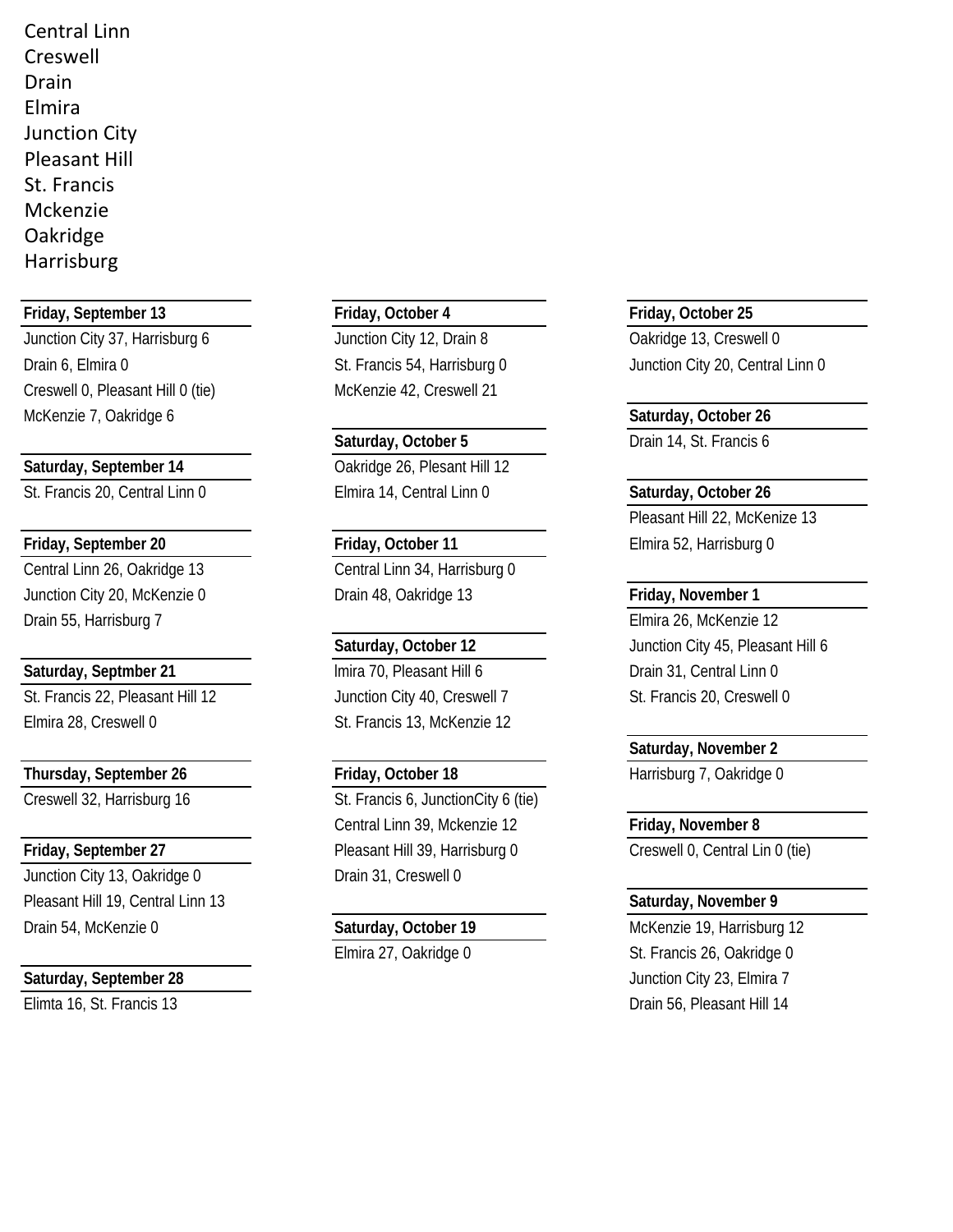Douglas Glendale Glide Myrtle Creek Riddle Sutherlin

x-Myrtle Point 14, Myrtle Creek 6 x-Brookings 27, Glide 0 Riddle 32, Sutherlin 26 x-Bandon 26, Sutherlin 6 x-Pacific 33, Glendale 19 x-Rogue River 33, Glendale 13 x-Myrtle Point 20, Douglas 18 **Saturday, October 19** x-Riuddle 21, Pacific 7 <br>x-Bandon 48, Myrtle Creek 6 Glide 32, Myrtle Creek 0

x-Glide12, St. Mary's 12 (tie) **Friday, October 25**

x-St. Mary's 39, Glendale 14 **Saturday, October 5** x-Brookings 45, Riddle 13 Douglas 26, Sutherlin 7 **Friday, November 1**

## **Saturday, Septmber 21 Friday, October 11** Riddle 47, Glendale 25

x-Myrtle Point 15, Glide 6 Riddle 19, Myrtle Creek 0 x-Oakland 27, Myrtle Creek 12 Sutherlin 12, Glendale 6 **Friday, November 8**

## **Friday, September 13 Friday, September 27 Friday, October 18**

x-Gold Beach 33, Riddle 20 Douglas 32, Glendale 0 Saturday, September 14 **x**-Reedsport 32, Sutherlin 0

**Friday, September 20** Myrtle Creek 19, Glendale 14 Glendale 19, Glide 6

## **Saturday, October 12**

**Friday, October 4** Sutherlin 39, Myrtle Creek 6 x-Pacific 7, Sutherlin 0 Douglas 19, Riddle 6

x-Douglas 14, Gold Beach 7 Glide 7, Riddle 0 Business Douglas 28, Myrtle Creek 0 Glide 9, Sutherlin 7

no games scheduled

## Douglas 28, Glide 14 **Saturday, November 9** Saturday, November 9

x-Glide 26, Gold Beach 7 x-Douglas 20, Bandon 12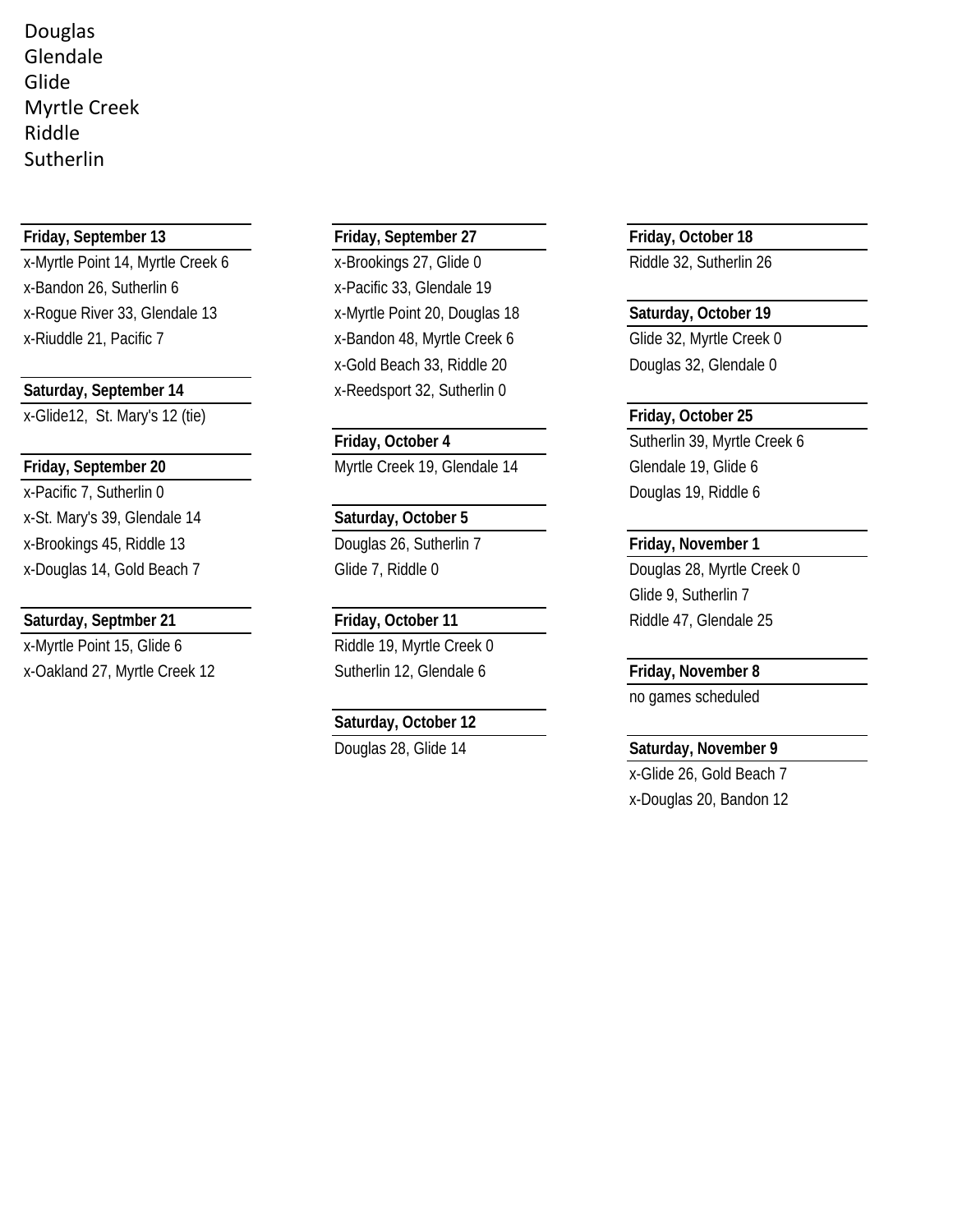Eagle Point Henley Illionis Valley Phoenix Rogue River Sacred Heart St. Mary's

x-Bonanza 13, Sacred Heart 6 Illionis Valley 25, St. Mary's 0 Phoenix 25, Illionis Valley 0 x-Gold Beach 21, Illionis Valley 6 Eagle Point 27, Sacred Heart 0 x-Roque River 33, Glendale 13 **Friday, October 4** St. Mary's 28, Roque River 6 x-Henley 26, Chilquin 0 **Henley 55, Sacred Heart 0** Henley 7, Lakeview 6 x-Phoenix 21, Serra Catholic 0 Phoenix 60, Rogue River 0

x-Burns 35, Lakeview 0 **Friday, October 11**

x-St. Mary's 39, Glendale 14 Illionis Valley 34, Rogue River 0 **Saturday, October 12 Friday, November 8** x-Phoenix 28, Coquille 0 **Phoenix 20, St. Mary's 0** Phoenix 28, Henley 0 x-Shasta (CA) 20, Henley 7 and 1992 and 1993 and 1993 and 1994 and 1993 and 1994 and 1993 and 1998 and 1998 and 199

## Saturday, September 21 Phoenix 46, Eagle Point 0

x-Grants Pass JV;s 25, Eagle Point 0 Henley 39, Rogue River 0 **Saturday, November 9** x-Lakeview 20, Trinity (CA) 7 St. Mary's 21, Sacred Heart 0 St. Mary's 13, Eagle Point 0

## **Friday, September 27 Saturday October 19**

Henley 14, Eagle Point 13 Rogue River 13, Lakeview 6

## **Friday, September 13 Saturday, Septmber 28 Friday, October 25**

Illiois Valley 46, Eagle Point 21 **Friday, November 1 Saturday, September 14** St. Mary's 14, Lakeview 0 Eagle Point 6, Rogue River 6

x-Brookings 39, Eagle Point 0 **Illionis Valley 46, Henley 19** Saturday, November 2 Rogue River 21, Sacred Heart 7 St. Mary's 12, Henley 7 **Friday, September 20** Eagle Point 35, Lakeview 21 Phoenix 32, Lakeview 0

Phoenix 60, Sacred Heart 6 Illionis Valley 17, Lakeview 0

x-St. Mary's 13, Glide 13 (tie) Intervalse and the state of the Illionis Valley 69, Sacred Heart 13

**Friday, October 18** Lakeview 12, Sacred Heart 0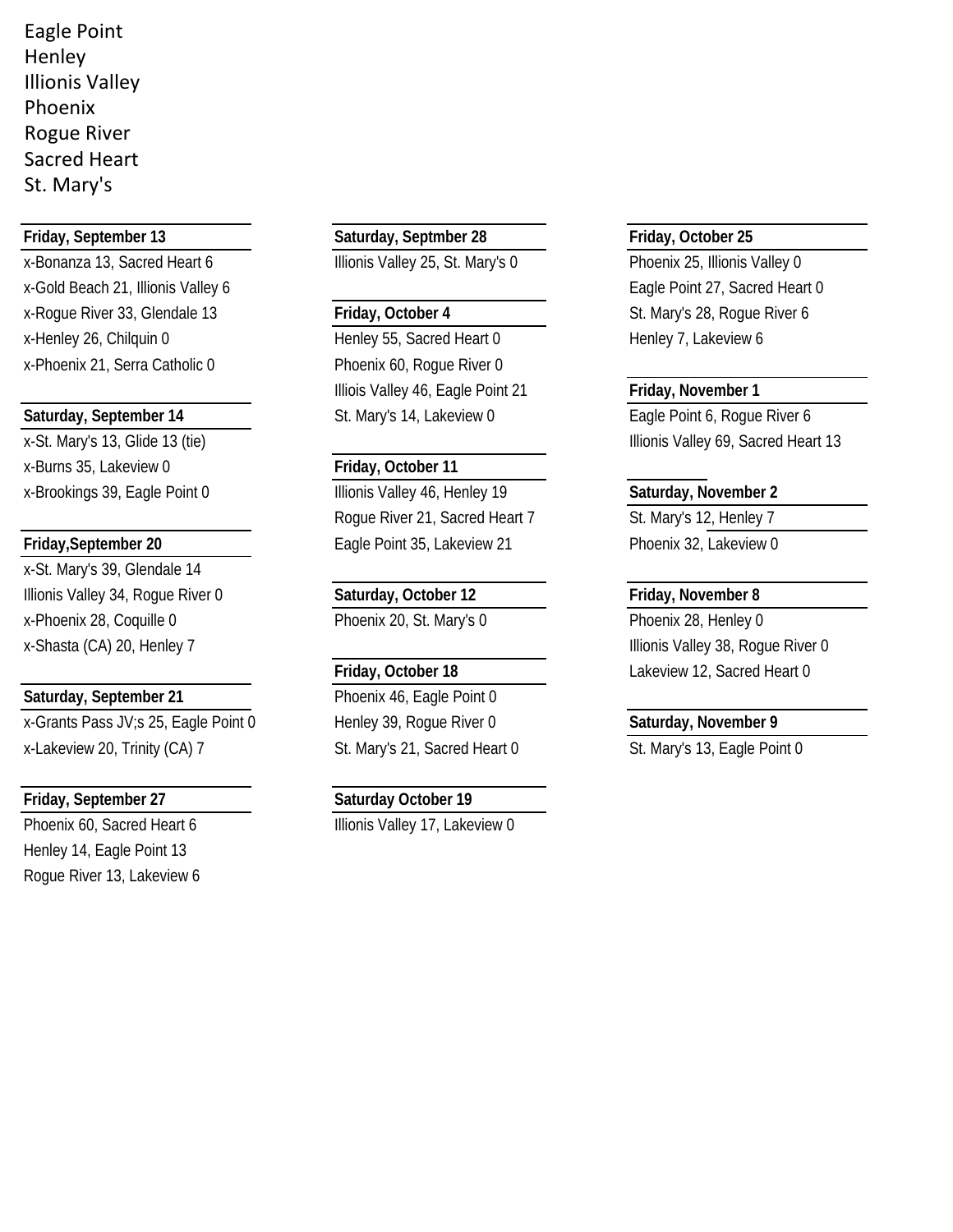Burns Elgin Enterprise Grant Union Heppner Madras McLoughlin Nyssa Ontario Vale

## **Friday, September 13 Friday, October 4 Friday, October 25**

x-Vale 45, Vallivue (ID) 0 Vale 42, Nyssa 6 x-Vale 18, Meridan (ID) 0 x-Maupin 13, Grant Union 12 **x**-Maupin 13, Grant Union 12 x-Pilotg Rock 20, Stanfield 6 **Saturday, October 5**

## **Friday, September 20** x-Ontario 7, Vale 6

x-Vale at Emmett (ID) **Friday, October 11** x-Enterprise 27, Elgin 6 x-Grant Union at Crook County JV's and Society and Society and Society and Burns 25, Grant Union 20 x-Umatilla 12, Pilot Rock 6 **Friday, October 18**

Nyssa 6, Enterprise 0 Heppner 20, Pilot Rock 14 x-Condon at Sherman x-Vale 32, Wesier (ID) 6 x-Ontario 24, Nyssa 7 x-Burns 62, Chenowith (WA) 0 **Saturday, November 9** Saturday, November 9 Sherman County 34, Pilot Rock 6 Vale 46, Burns 0 x-Umatilla 19, Heppner 6 *(District playoff for state berth)* x-Condon 14, Grant Union 6

Entyerprise 20, Heppner 0 x-Maupin 12, Burns 6 x-Nyssa at Vallivue (ID) x-Nyssa at Wesier (ID) Grant Union 7, Sherman County 6 Burns 19, Heppner 6 x-Burns 35, Lakeview 0 x-Heppner 32, Stanfield 7 x-Maupin 53, Sherman County 6 x-Umatilla 21, Sherman County 0 x-Pilot Rock 28, McEwen 13 Pilot Rock 21, Grant Union 6

x-Enterise 13, Joseph 7 **Friday, November 1**

x-Enterprise 25, Union 0 Vale 36, Enterprise 0 x-Meridan (ID) 27, Nyssa 13 x-Nyssa 13, Payette (ID) 0 x-Emmett (ID) 20, Nyssa 12 Heppner 25, Sherman County 7 Burns 20, Santiam 0 Burns 27, Pilot Rock 0 x-Union 13, Pilot Rock 6 x-Woodburn 21, Sherman County 0 x-Chenowith (WA) 12, Sherman County 0 x-Heppner at Condon Heppner 7, Grant Union 0 **Saturday, November 2**

x-Vale 32, Payette (ID) 7 **Friday, November 8 Friday, September 27** Burns 54, Sherman 6 **X**-Enterprise 31, Wallowa 7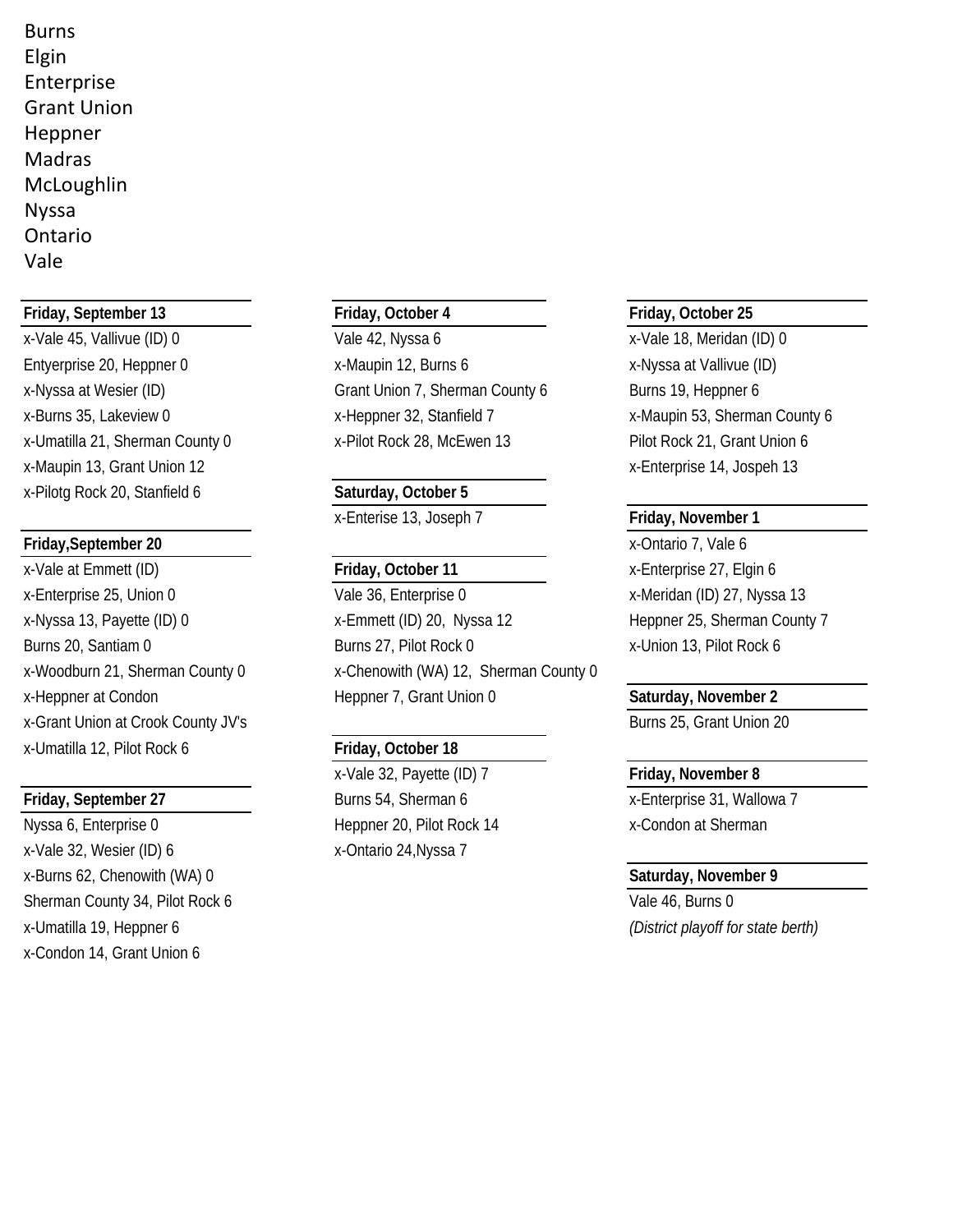Canby Cascade Union Central Gervais Mt. Angel North Marion Scio Setta Catholic Star of the Sea Stayton Woodburn

## **Friday, September 13 Friday, October 4 Friday, October 25**

x-Mt. Angel 12, Waldport 0

x-Woodburn 21, Sherman 0 x-Burns 20, Santiam 0 **Friday, October 18 Friday, November 8**

Cascade 21, Mt. Angel 0 Central 12, Stayton 6

Cascade 19, Santiam 13 Mt. Angel 39, Santiam 21 Woodburn 27, Santiam 0 Woodburn 28, Stayton 13 Gervais 6, Scio 0 Central 56, Scio 0 Central 30, Sweet Home 7 Central 12, Cascade 0 Cascade 32, Gervais 6 x-Gervais 8, Colton 6 Serra Catholic 14, Stayton 7 Styaton 7, Mt. Angel 6

**Friday, September 20** Central 25, North marion 14 Gervais 33, Santiam 0 x-Cascade 20, Wahtonka 0 Serra Catholic 26, Gervais 0 Woodburn 20, Central 6 Serra Catholic 12, Central 0 Stayton 25, Cascade 6 Cascade 40, North Marion 6 Stayton 39, North Marion 9 Woodburn 25, Mt. Angel 6 Stayton 20, Scio 0

Stayton 38, Santiam 25 Woodburn 14, Cascade 0 **Friday, September 27** Woodburn 21, Serra Catholic 0 Santiam 12, North Marion 0 Woodburn 33, Scio 6 Central 43, Gervais 0 *Serra Catholic 33, Scio 6* North Marion 0, Gervais 0 (tie) Cascade 34, Scio 0 Stayton 21, Gervais 6 Serra Catholic 25, Santiam 6 Mt. Angel 19, North Marion 19 (tie) Central 13, Mt. Angel 0

x-Phoenix 21, Serra Catholic 0 Woodburn 41, North Marion 6 Serra Catholic 65, North Marion 0

## **Friday, October 11 Friday, November 1**

Mt. Angel 20, Gervais 6 Santiam 32, Scio 12 Mt. Angel 20, Serra Catholic 6